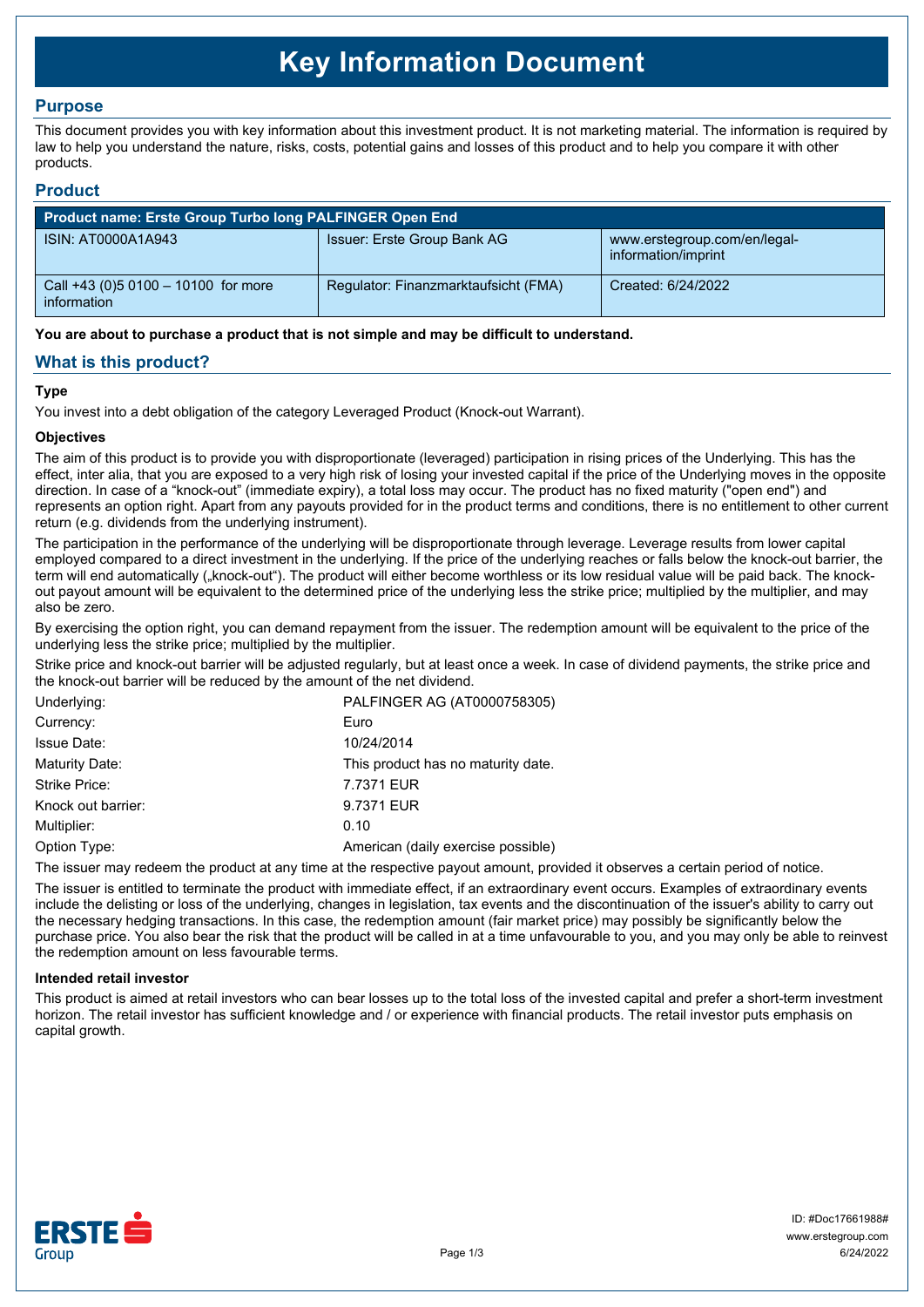# **What are the risks and what could I get in return?**

#### **Risk Indicator**



The summary risk indicator is a guide to the level of risk of this product compared to other products. It shows how likely it is that the product will lose money because of movements in the markets or because we are not able to pay you.

We have classified this product as 7 out of 7, which is the highest risk class.

This rates the potential losses from future performance at a very high level, and poor market conditions are very unlikely to impact our capacity to pay you.

**Be aware of currency risk.** If the currency of the product is different from the currency of the country in which you live, you will receive payments in a different currency, so the final return you will get will depend on the exchange rate between the two currencies. This risk is not considered in the indicator shown above.

This product does not include any protection from future market performance so you could lose some or all of your investment. If we are not able to pay you what is owed, you could lose your entire investment.

#### **Performance scenarios**

*Market developments in the future cannot be accurately predicted. The scenarios shown are only an indication of some of the possible outcomes based on recent returns. Actual returns could be lower.*

| Investment of 10,000 EUR<br><b>Scenarios</b> |                                    | 1 day<br>(recommended<br>holding period) |
|----------------------------------------------|------------------------------------|------------------------------------------|
| <b>Stress scenario</b>                       | What you might get back after cost | 7,864.28 EUR                             |
|                                              | Percentage return                  | $-21.36%$                                |
| Unfavorable scenario                         | What you might get back after cost | 9,029.25 EUR                             |
|                                              | Percentage return                  | $-9.71%$                                 |
| <b>Moderate scenario</b>                     | What you might get back after cost | 9,363.10 EUR                             |
|                                              | Percentage return                  | $-6.37%$                                 |
| <b>Favorable scenario</b>                    | What you might get back after cost | 9,760.70 EUR                             |
|                                              | Percentage return                  | $-2.39%$                                 |

This table shows the money you could get back over the recommended holding period assuming that you invest 10,000 EUR. Holding the product for longer is expected to significantly affect the risk of the investment.

The scenarios shown illustrate how your investment could perform. You can compare them with the scenarios of other products. In general, the scenarios show the average return per year. If the recommended holding period is less than one year, the scenarios show the percentage return over the recommended holding period. Therefore, the comparability might be limited.

The scenarios presented are an estimate of future performance based on evidence from the past on how the value of this investment varies, and are not an exact indicator. What you get will vary depending on how the market performs and how long you keep the product.

The stress scenario shows what you might get back in extreme market circumstances, and it does not take into account the situation where we are not able to pay you.

The figures shown include all the costs of the product itself, but may not include all the costs that you pay to your advisor or distributor. The figures do not take into account your personal tax situation, which may also affect how much you get back.

# **What happens if Erste Group Bank AG is unable to pay out?**

This product is not covered by any deposit guarantee scheme. You are exposed to the risk that Erste Group Bank AG may not be able to fulfil its obligations arising from this product in the event of an insolvency (inability to pay, over-indebtedness) or from an official order ("bail-in regime"). A total loss of your invested capital is possible.

# **What are the costs?**

The Reduction in Yield (RIY) shows what impact the total costs you pay will have on the investment return you might get. The total costs take into account one-off, ongoing and incidental costs.